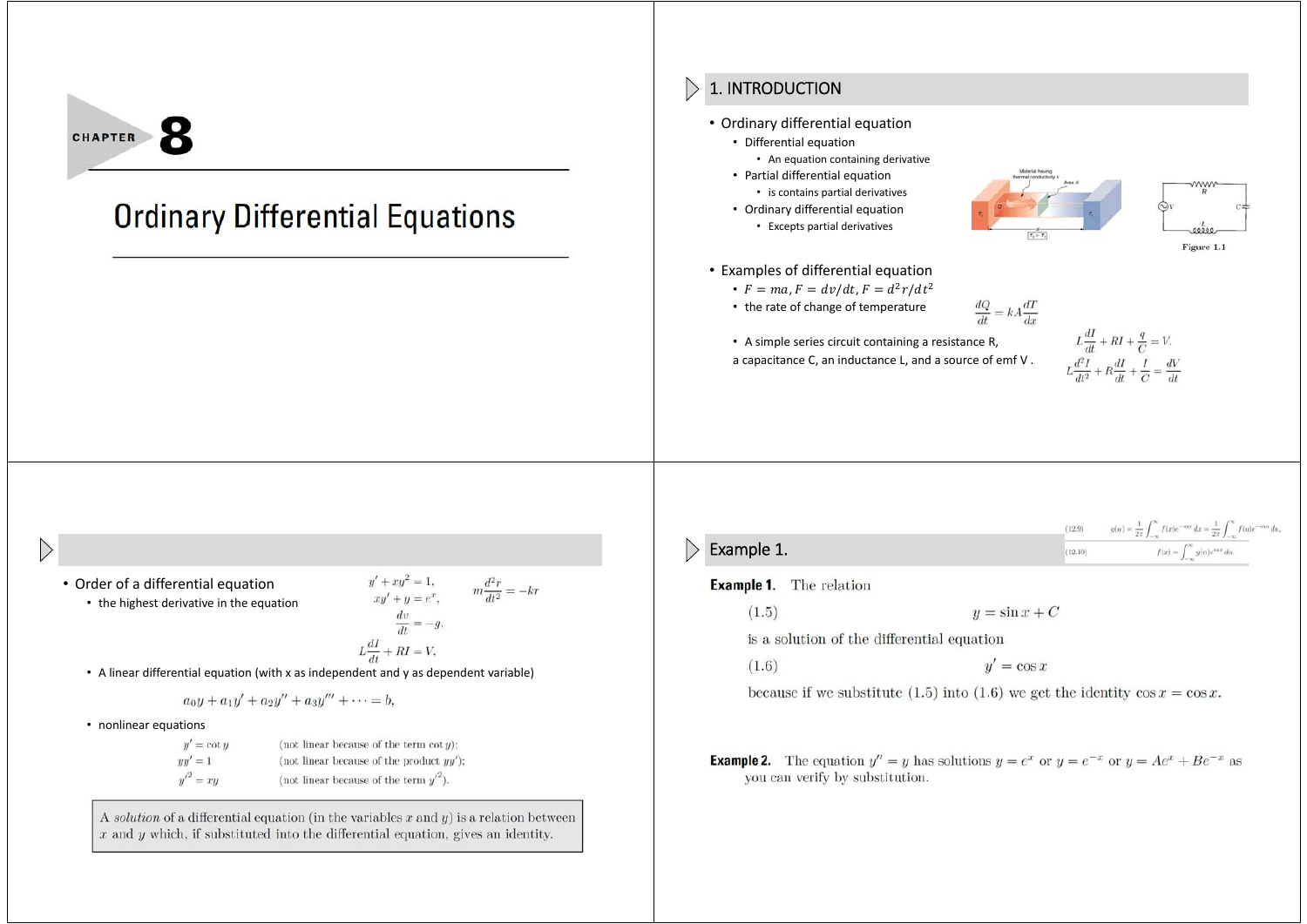#### • General Solution

 $\triangleright$ 

Any *linear* differential equation of order  $n$  has a solution containing  $n$  independent arbitrary constants, from which all solutions of the differential equation can be obtained by letting the constants have particular values. This solution is called the *general* solution of the linear differential equation.

#### • Particular solution

#### Example 3.  $\triangleright$

**Example 3.** Find the distance which an object falls under gravity in  $t$  seconds if it starts from rest.

$$
\frac{d^2x}{dt^2} = g.
$$
  

$$
\frac{dx}{dt} = gt + \text{const.} = gt + v_0
$$

• General solution

$$
x = \frac{1}{2}gt^2 + v_0t + x_0,
$$

• Particular solution

$$
x = \frac{1}{2}gt^2
$$

### Example 4.

 $\triangleright$ 

- **Example 4.** Find the solution of  $y'' = y$  which passes through the origin and through the point  $(\ln 2, \frac{3}{4})$ .
	- General solution

$$
y = Ae^x + Be^{-x}
$$

• If the given points satisfy the equation of the curve, we must have

$$
0 = A + B \quad \text{or } A = -B,
$$
  
\n
$$
\frac{3}{4} = Ae^{\ln 2} + Be^{-\ln 2} = A \cdot 2 + B \cdot \frac{1}{2} = 2A - \frac{1}{2}A = \frac{3}{2}A
$$
  
\n
$$
A = -B = \frac{1}{2},
$$

• Particular solution

$$
y = \frac{1}{2}(e^x - e^{-x}) = \sinh x.
$$

 $\triangleright$ 

- Conditions for particular solution
	- boundary conditions
		- The given conditions which are to be satisfied by the particular solution
	- initial conditions
		- conditions at  $t=0$
- Slope field
	- direction field, or vector field.
	- a short line (or vector) centered on each point and with the slope y at that point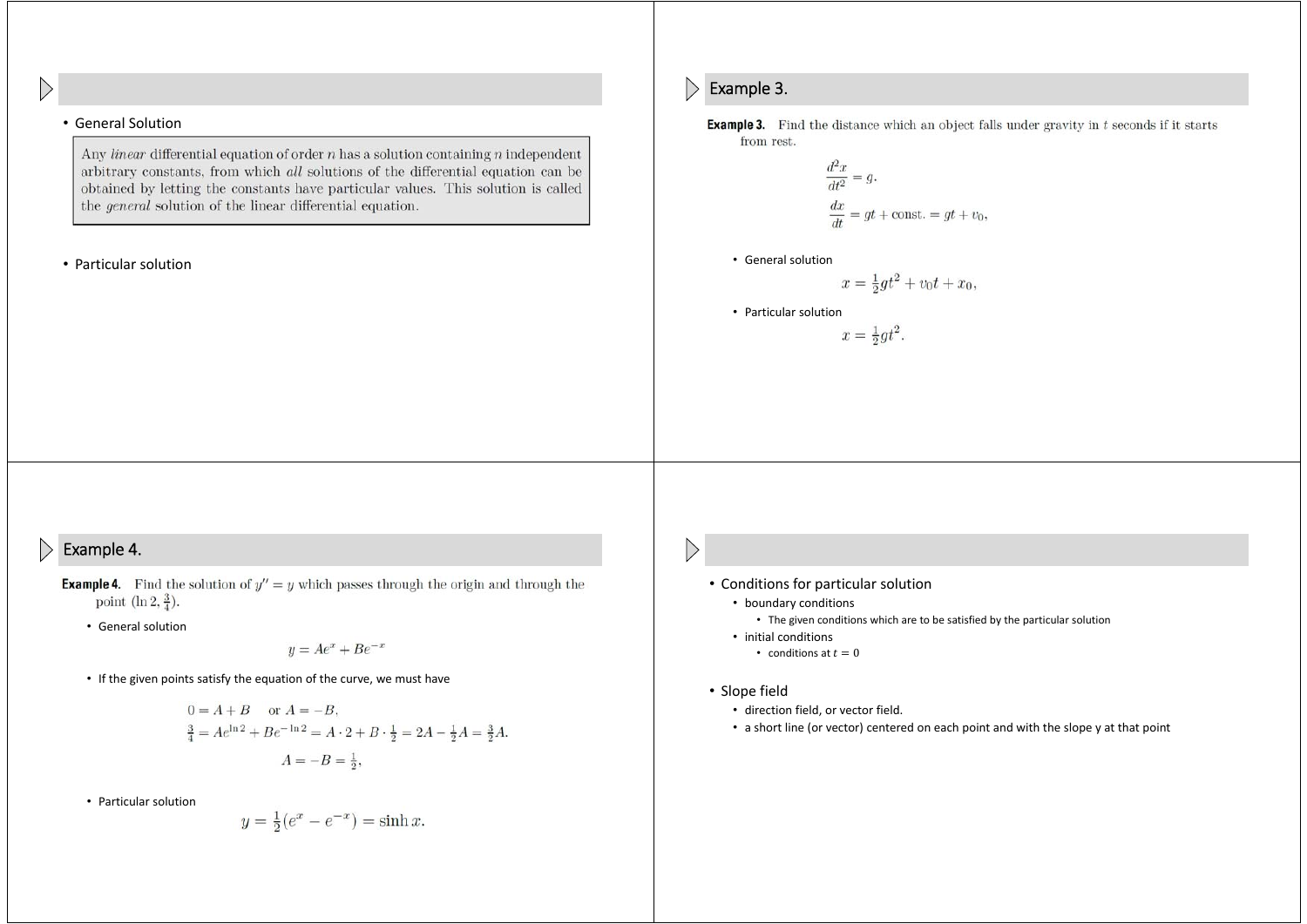**Example 5.** In Figure 1.2, we have plotted a "slope field" for the differential equation  $y' = \cos x$ . Note how you can trace the general shape of the solution curves, even without knowing from Example 1 that their equations are  $y = \sin x + C$ .



#### 8‐2. SEPARABLE EQUATIONS  $\left\vert \right\rangle$

• Evaluate an integral

 $(2.1)$ 

$$
y = \int f(x) \, dx
$$

• Solving a differential equation

 $(2.2)$ 

$$
y' = \frac{dy}{dx} = f(x).
$$

- Separating the variables
	- the equation is separable

 $(2.3)$ 

 $dy = f(x) dx.$ 

## Example 1.

 $\vert$ 

 $\triangleright$ 

- **Example 1.** The rate at which a radioactive substance decays is proportional to the remaining number of atoms. If there are  $N_0$  atoms at  $t = 0$ , find the number at time  $t$ .
	- The proportionality constant  $\lambda$  is called the decay constant

$$
\frac{dN}{dt} = -\lambda N.
$$

 $N = N_0 e^{-\lambda t}$ .

#### Example 2.  $\triangleright$

**Example 2.** Solve the differential equation  $xy' = y + 1.$  $(2.6)$  $\frac{y'}{y+1} = \frac{1}{x}$  or  $\frac{dy}{y+1} = \frac{dx}{x}$ .  $\ln(y+1) = \ln x + \text{const.} = \ln x + \ln a = \ln(ax).$  $y+1=ax.$ • This general solution represents a family of curves in the (x, y) plane, • one curve for each value of the constant a

• the general solution (2.9) a family of solutions of the differential equation (2.6)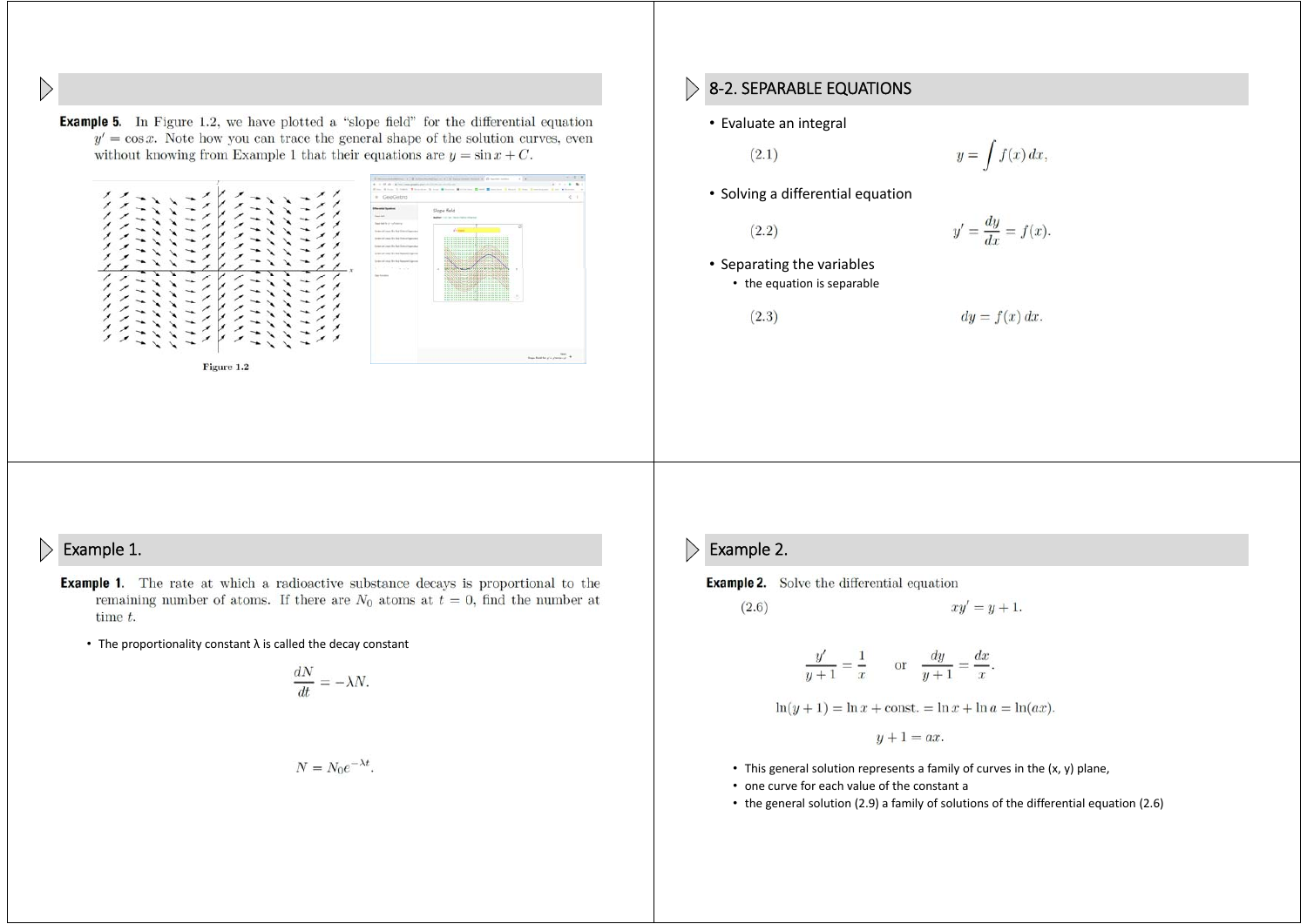

#### Orthogonal Trajectories  $\triangleright$

• Orthogonal Trajectories

$$
y' = a.
$$

$$
y' = \frac{y+1}{x}.
$$

• Slope of the orthogonal trajectory curve



• a family of circles with centers at the point  $(0, -1)$ .





#### **Nonlinear Differential Equations**  $\triangleright$

 $(0, 0)$ 

 $\bullet$  (0, 1)

**Example 3.** Solve the differential equation  $y' = \sqrt{1 - y^2}$  and computer plot the slope field and a set of solution curves. Find particular solutions satisfying (a)  $y = 0$ when  $x = 0$ , and (b)  $y = 1$  when  $x = 0$ .

We separate variables and integrate to get

$$
\frac{dy}{\sqrt{1-y^2}} = dx, \quad \arcsin y = x + \alpha, \quad y = \sin(x + \alpha).
$$
\n
$$
\therefore \text{ Singular solution}
$$
\n
$$
\therefore y = 1, y = -1
$$
\n
$$
\therefore (0, 0)
$$
\n
$$
\therefore y = \sin(x)
$$
\n
$$
\therefore y = \sin(x + \alpha)
$$
\n
$$
\therefore y = \sin(x + \alpha)
$$
\n
$$
\therefore y = \sin(x + \alpha)
$$
\n
$$
\therefore y = \frac{\sin(x + \alpha)}{\alpha}
$$
\n
$$
\therefore y = \frac{\sin(x + \alpha)}{\alpha}
$$
\n
$$
\therefore y = \frac{\sin(x + \alpha)}{\alpha}
$$
\n
$$
\therefore y = \frac{\sin(x + \alpha)}{\alpha}
$$
\n
$$
\therefore y = \frac{\sin(x + \alpha)}{\alpha}
$$
\n
$$
\therefore y = \frac{\sin(x + \alpha)}{\alpha}
$$

#### 8-3 LINEAR FIRST-ORDER EQUATIONS  $\triangleright$

• First-order equation

$$
y' + Py = Q,
$$
  
\n• where P and Q are functions of x. Q=0;  
\n
$$
y' + Py = 0 \qquad \text{or} \quad \frac{dy}{dx} = -Py
$$
  
\n
$$
\frac{dy}{y} = -P dx,
$$
  
\n
$$
\ln y = -\int P dx + C,
$$

 $= P$ 

$$
is \, separable.
$$

$$
\mathcal{L}^{\text{max}}
$$

$$
y = e^{-\int P dx + C} = Ae^{-\int P dx}
$$

• Let us simplify

$$
I = \int P dx.
$$
 then  $\frac{dI}{dx}$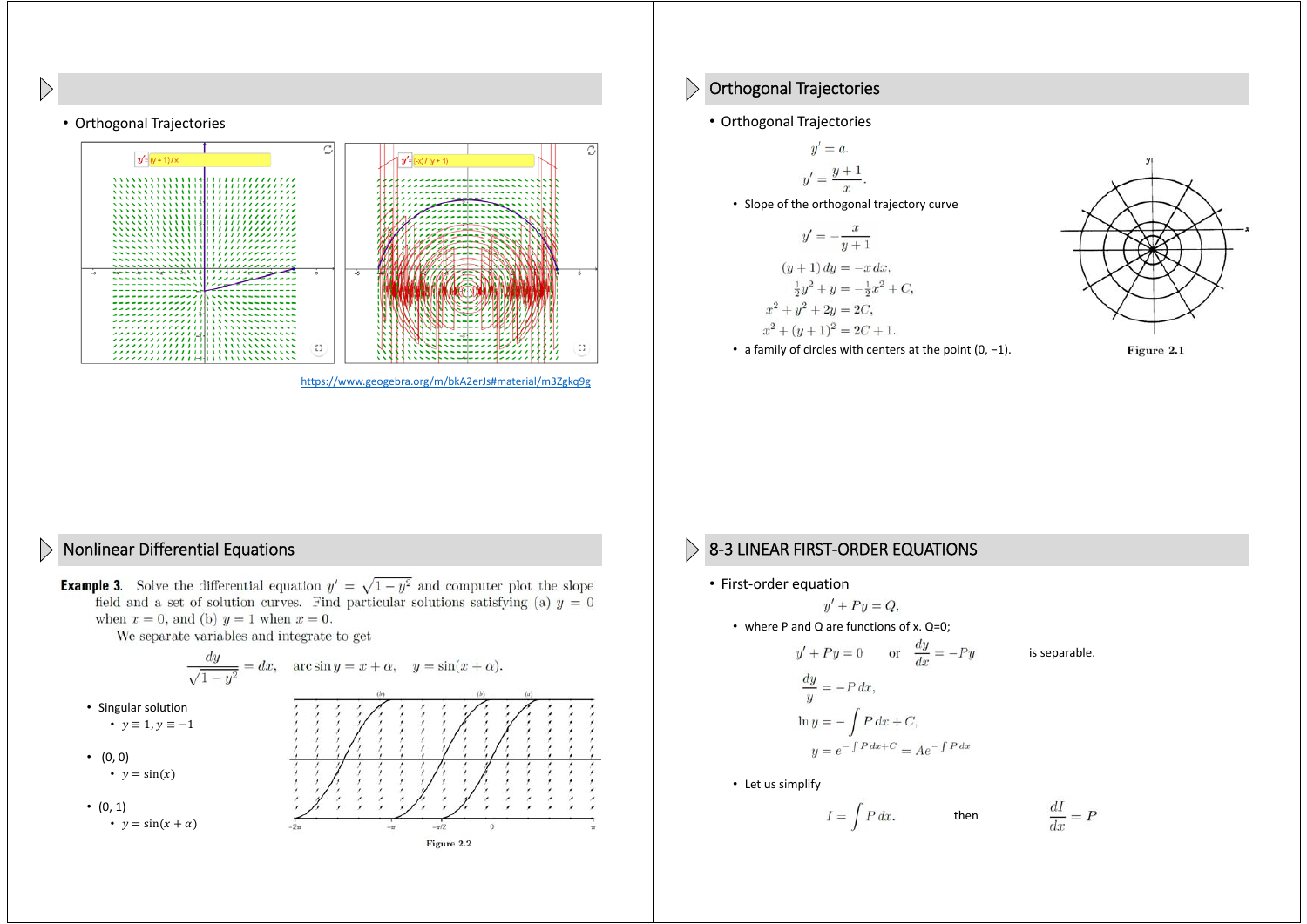• as 
$$
y = Ae^{-I}
$$

 $\triangleright$ 

$$
ye^I = A.
$$

• differentiate

$$
\frac{d}{dx}(ye^I) = y'e^I + ye^I \frac{dI}{dx} = y'e^I + ye^I P = e^I(y' + Py),
$$
  

$$
\frac{d}{dx}(ye^I) = e^I(y' + Py) = Qe^I.
$$
 (3.1)  $y' + Py = Q,$ 

3.9) 
$$
ye^{I} = \int Qe^{I} dx + c, \text{ or}
$$

$$
y = e^{-I} \int Qe^{I} dx + ce^{-I}, \text{ where } I = \int P dx.
$$

#### Example 1.  $\triangleright$

**Example 1.** Solve  $(1+x^2)y' + 6xy = 2x$ . In the form of (3.1), this is

$$
y' + \frac{6x}{1+x^2} y = \frac{2x}{1+x^2}.
$$
  
\n
$$
I = \int \frac{6x}{1+x^2} dx = 3\ln(1+x^2)
$$
  
\n
$$
e^I = e^{3\ln(1+x^2)} = (1+x^2)^3
$$
  
\n
$$
ye^I = \int \frac{2x}{1+x^2} (1+x^2)^3 dx = \int 2x(1+x^2)^2 dx = \frac{1}{3}(1+x^2)^3 + c
$$
  
\n
$$
y = \frac{1}{3} + \frac{c}{(1+x^2)^3}.
$$

 $\label{eq:2.1} \mathbb{P}^{I} \approx \int Q e^{I} \, dx + c, \qquad \text{or}$ 

 $y=e^{-t}\int Qe^T dx+\alpha^{-1}$ 

where  $I=\int P\,dx.$ 

• Computer gives the answer

$$
y = \frac{3x^2 + 3x^4 + x^6}{3(1+x^2)^3} + \frac{A}{(1+x^2)^3}.
$$

Example 2.

 $\triangleright$ 

**Example 2.** Radium decays to radon which decays to polonium. If at  $t = 0$ , a sample is pure radium, how much radon does it contain at time  $t$ ?

> $N_0$  = number of radium atoms at  $t = 0$ . Let  $N_1$  = number of radium atoms at time t,  $N_2$  = number of radon atoms at time t,  $\lambda_1$  and  $\lambda_2$  = decay constants for Ra and Rn.

• Equation for radium

$$
\frac{dN_1}{dt} = -\lambda_1 N_1, \qquad N_1 = N_0 e^{-\lambda_1 t}
$$

• The rate at which radon is being created is the rate at which radium is decaying,

$$
\frac{dN_2}{dt} = \lambda_1 N_1 - \lambda_2 N_2, \quad \text{or}
$$

$$
\frac{dN_2}{dt} + \lambda_2 N_2 = \lambda_1 N_1 = \lambda_1 N_0 e^{-\lambda_1 t}.
$$

$$
\triangleright
$$

•

$$
\frac{dN_2}{dt} + \lambda_2 N_2 = \lambda_1 N_1 = \lambda_1 N_0 e^{-\lambda_1 t}.
$$
  
\n
$$
I = \int \lambda_2 dt = \lambda_2 t,
$$
  
\n
$$
N_2 e^{\lambda_2 t} = \int \lambda_1 N_0 e^{-\lambda_1 t} e^{\lambda_2 t} dt + c
$$
  
\n
$$
= \lambda_1 N_0 \int e^{(\lambda_2 - \lambda_1)t} dt + c = \frac{\lambda_1 N_0}{\lambda_2 - \lambda_1} e^{(\lambda_2 - \lambda_1)t} + c,
$$
  
\n• if  $\lambda_1 \neq \lambda_2$   
\n
$$
0 = \frac{\lambda_1 N_0}{\lambda_2 - \lambda_1} + c \quad \text{or} \quad c = -\frac{\lambda_1 N_0}{\lambda_2 - \lambda_1}.
$$

$$
\lambda_2 - \lambda_1 \qquad \lambda_2 - \lambda_1
$$

$$
N_2 = \frac{\lambda_1 N_0}{\lambda_2 - \lambda_1} (e^{-\lambda_1 t} - e^{-\lambda_2 t}).
$$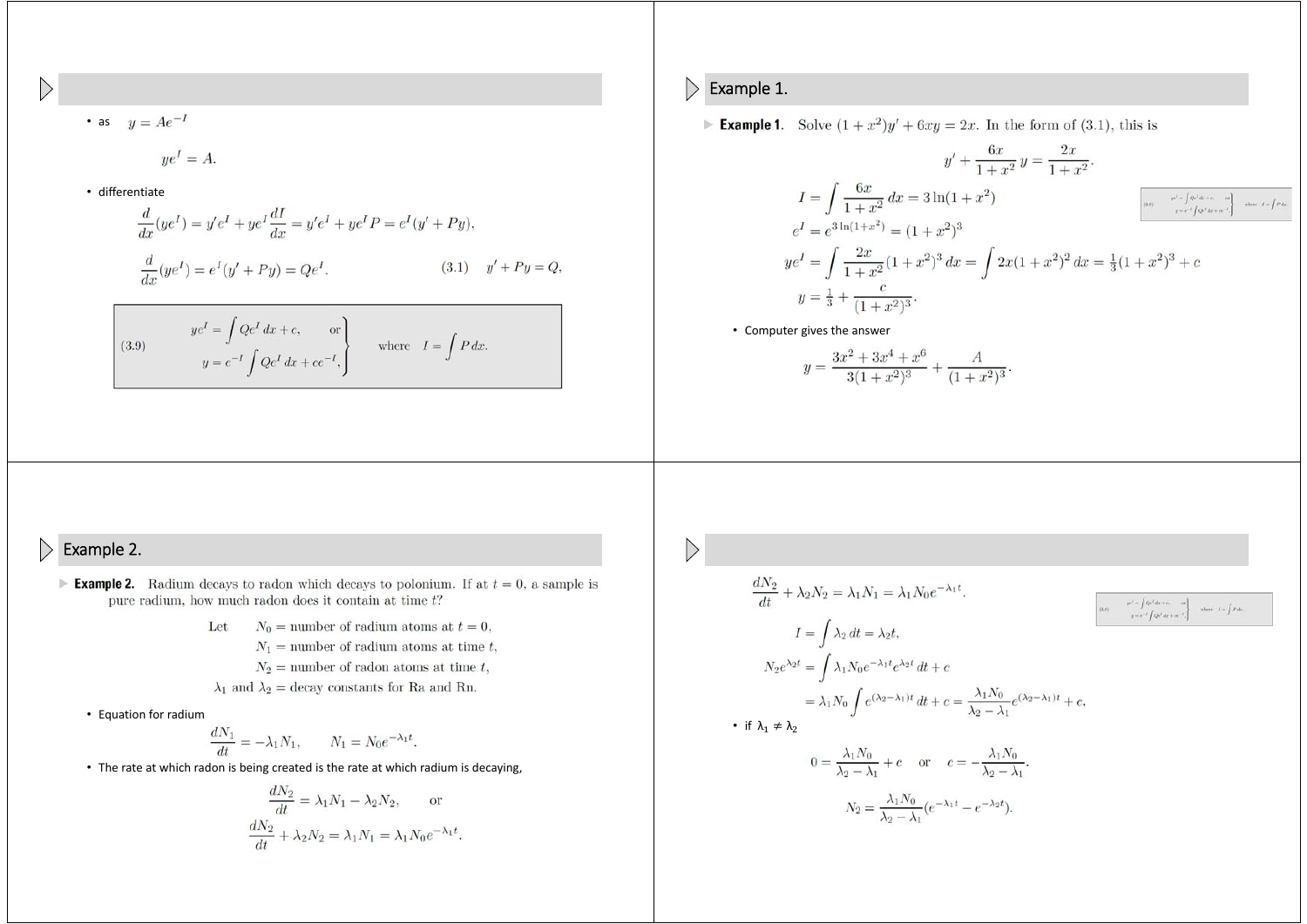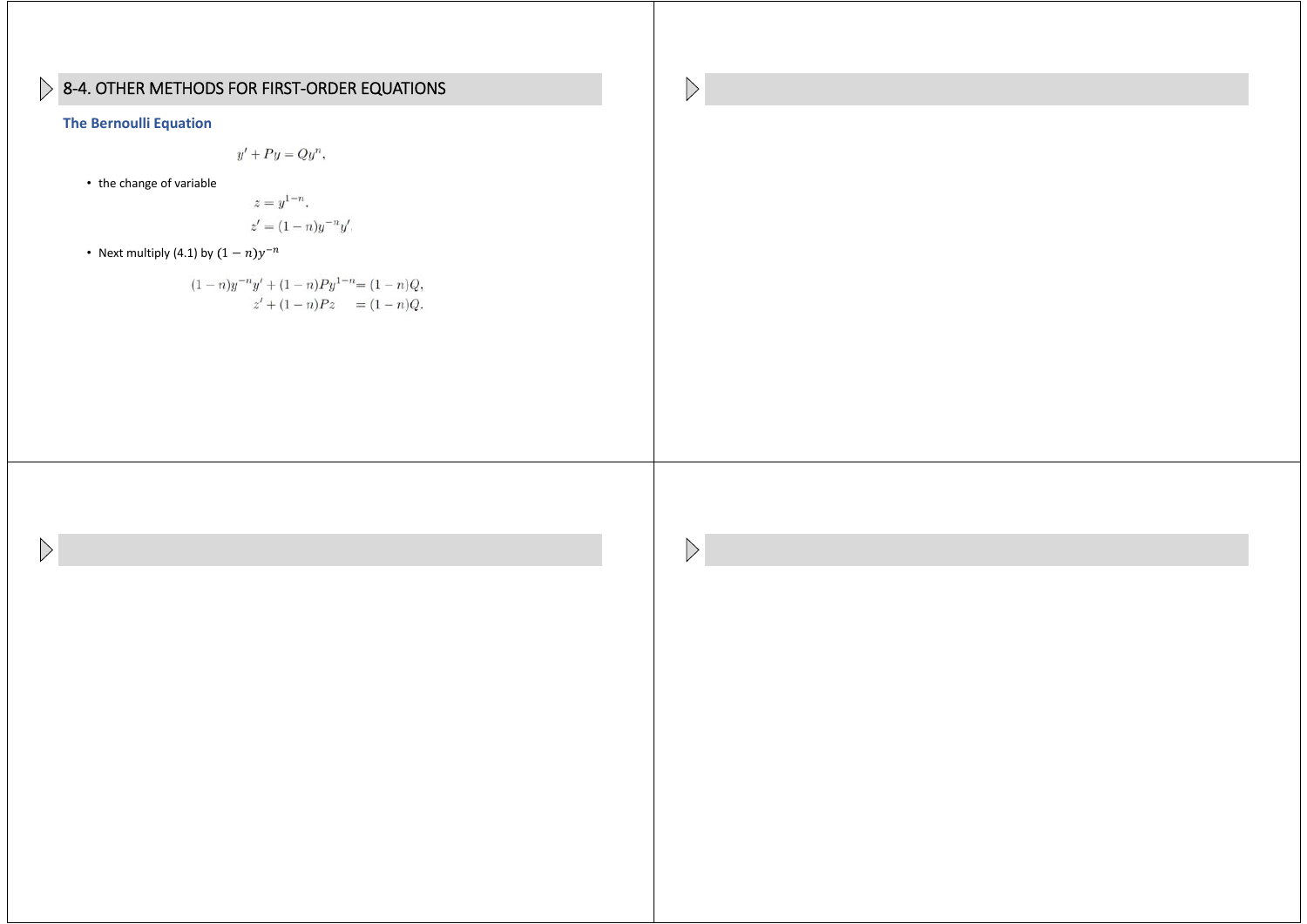| $\begin{array}{c} \diagup \end{array}$ | $\triangleright$ |
|----------------------------------------|------------------|
|                                        |                  |
|                                        |                  |
|                                        |                  |
| $\begin{array}{c} \diagup \end{array}$ | $\triangleright$ |
|                                        |                  |
|                                        |                  |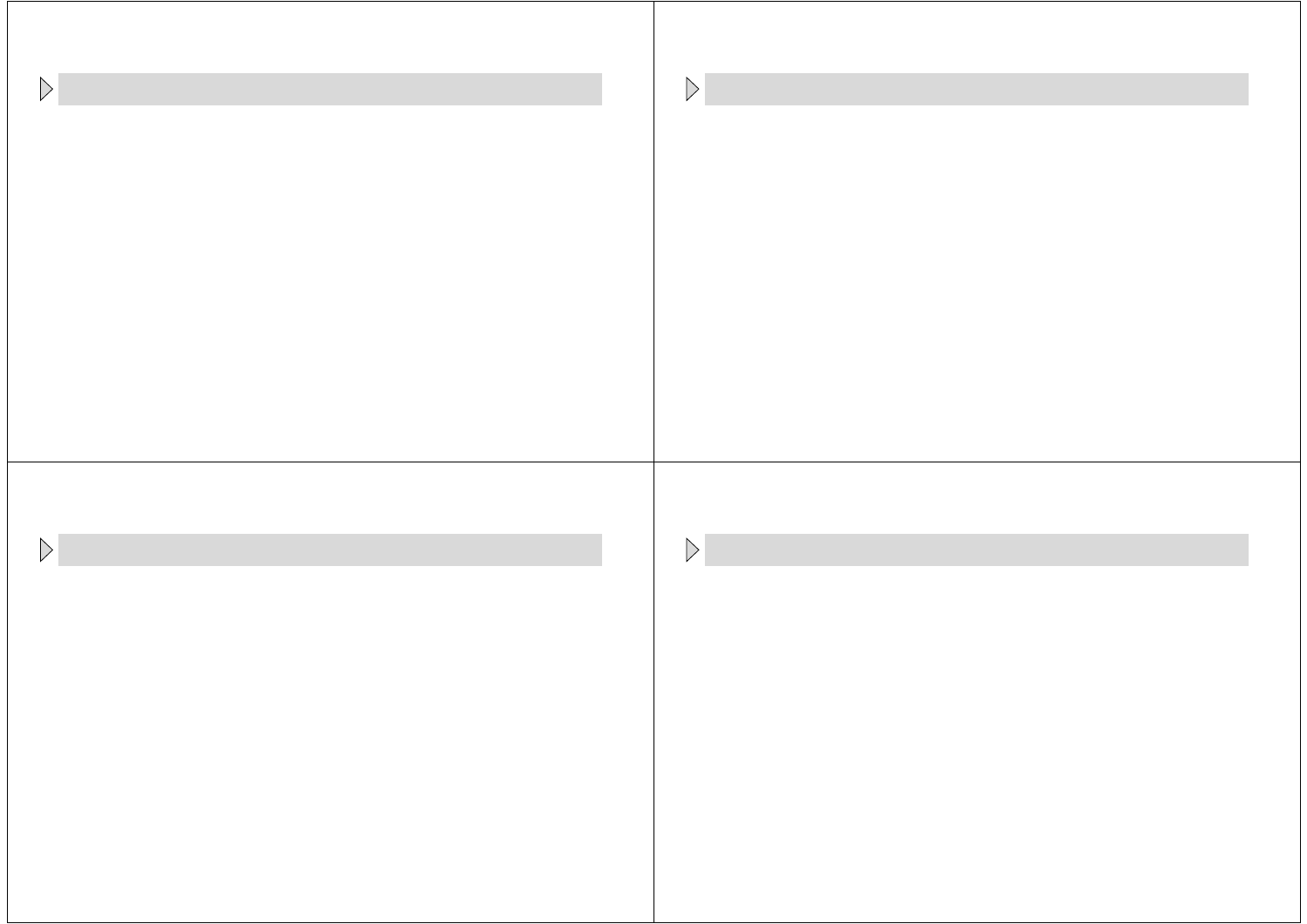| $\begin{array}{c} \diagup \end{array}$ | $\triangleright$ |
|----------------------------------------|------------------|
|                                        |                  |
|                                        |                  |
|                                        |                  |
| $\begin{array}{c} \diagup \end{array}$ | $\triangleright$ |
|                                        |                  |
|                                        |                  |